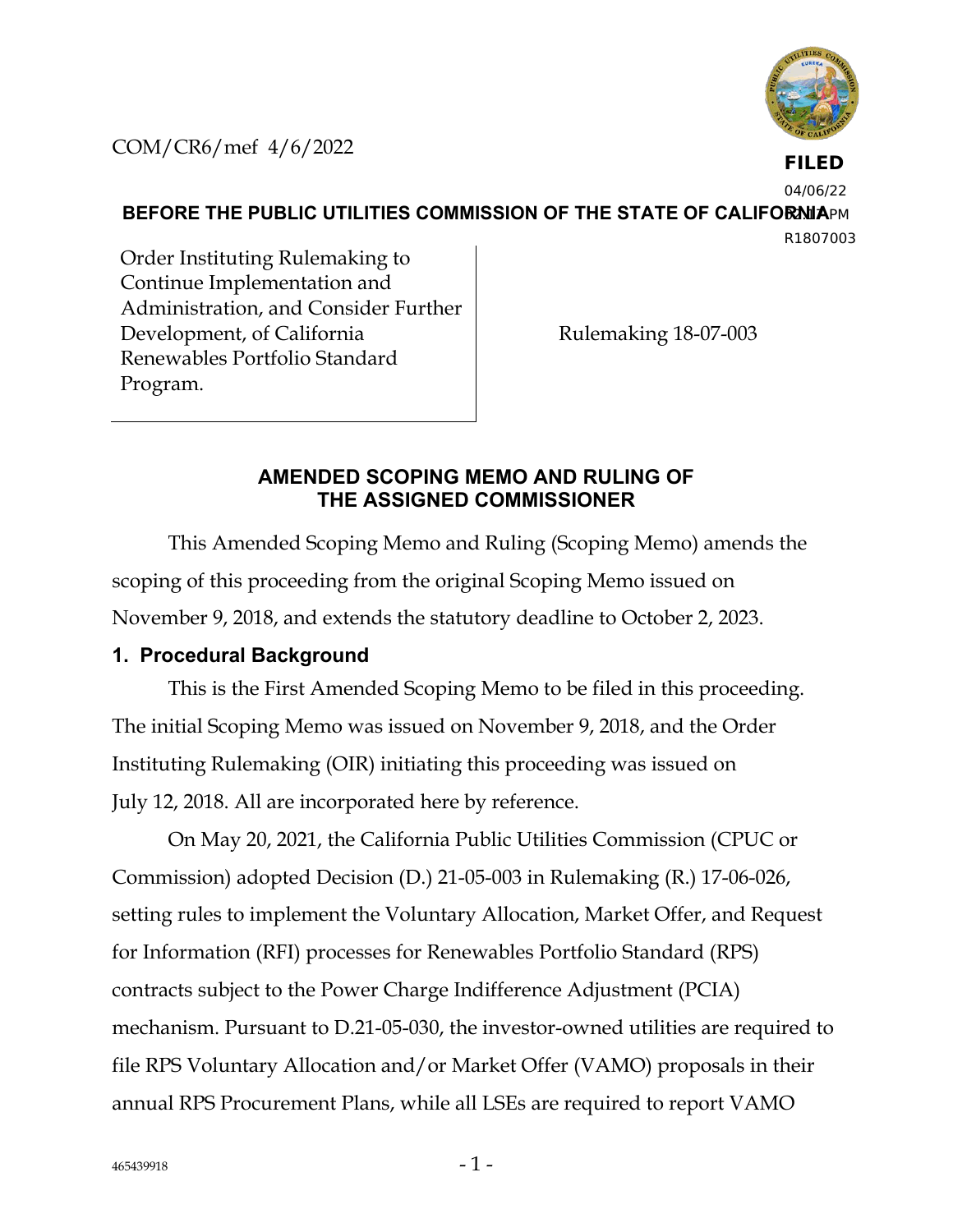participation in their annual RPS Procurement Plans and RPS compliance reports.

On December 8, 2021, pursuant to Rule 11.1 of the Commission's Rules of Practice and Procedure(Rules), Southern California Edison Company (SCE), Pacific Gas and Electric Company (PG&E), and San Diego Gas & Electric Company (SDG&E) (Joint Investor-Owned Utilities or Joint IOUs), filed a joint motion to expand the scope of this proceeding to accommodate resolution of VAMO issues timely and expeditiously (Joint Motion).

Responses to the Joint Motion were filed by Alliance for Retail Energy Markets (AReM), California Community Choice Association (CalCCA), Coalition of California Utility Employees (CUE), The Utility Reform Network (TURN) and Public Advocates Office at the California Public Utilities Commission (Cal Advocates) on December 23, 2021.

On March 10, 2022, pursuant to Rule 11.1 of the Commission's Rules, the Joint IOUs filed another joint motion seeking to modify the procedure for establishing details of the Market Offer process established in D.21-05-030 (Second Joint Motion).

Alliance for Retail Energy Markets filed a Response to the Second Joint Motion on March 25, 2022.

### **2. Discussion**

Under Rule 7.3 of the CPUC's Rules, the assigned Commissioner shall issue the Scoping Memo for the proceeding, determining the schedule and issues to be addressed. Under the original scope of this proceeding, the Commission continues to implement and administer the RPS program. The RPS program was instituted by Senate Bill 1078 (Sher), Stats. 2002, ch. 516. The Legislature has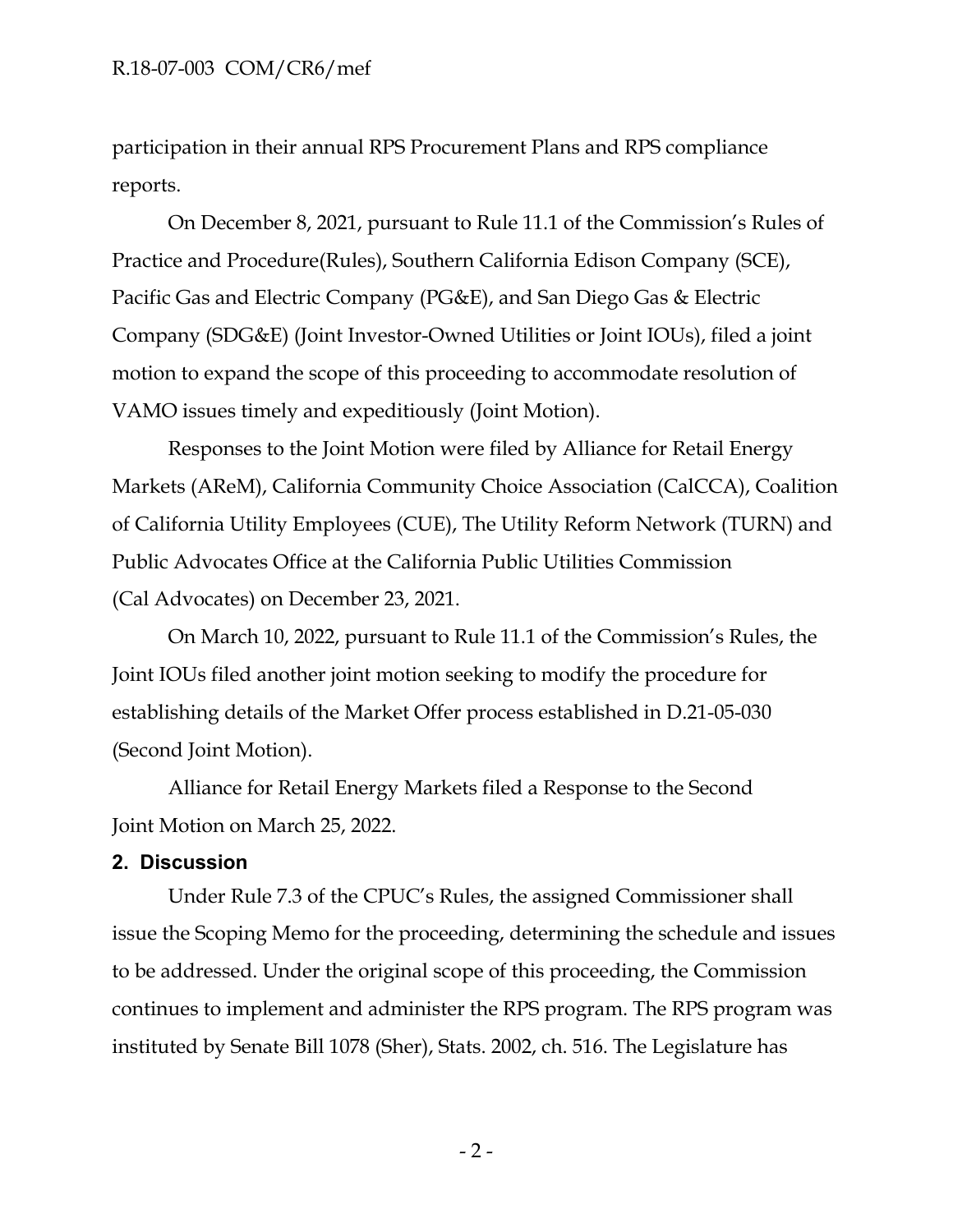made numerous major and minor alterations to the RPS program. The RPS statute is currently codified at Pub. Util. Code § 399.11-399.32.

The Joint Motion requests to (1) expand the scope of R.18-07-003 to address the Product Content Category (PCC) classification of Renewable Energy Credits (RECs) upon allocation under the VAMO process adopted in D.21-05-030, (2) guide the PCC classification of certain allocated RECs, and (3) clarify the timing and approval process for Voluntary Allocation pro forma contracts. The Second Joint Motion requests to seek a review of the Market Offer Process through a Tier 3 Advice Letter rather than through each of the IOU's Draft 2022 RPS Procurement Plans, as adopted in D.21-05-030.

Regarding the Joint Motion, CalCCA, TURN and CUE agree with the Joint IOUs that VAMO allocation issues should be promptly resolved to facilitate LSEs in their VAMO participation decision-making process. Cal Advocates does not object to the Joint Motion's request to expand the scope of the RPS proceeding but requests that a decision not be made solely on the motion and asks for sufficient time for parties to comment. AReM's comments suggest that the CPUC should not rush the VAMO process at the risk of impacting PCC valuations and recommends that the Joint Motion be denied.

AReM is the only party that responded to the Second Joint Motion. Their comments support the Joint IOUs proposal for an expedited review of the Market Offer process via advice letters instead of RPS Procurement Plans.

According to D.21-05-030, "the Commission should review, approve, and monitor the RPS VAMO and RPS RFI activities through the Commission's RPS proceeding and compliance processes."<sup>1</sup>

<sup>1</sup> D.21-05-030 at Conclusion of Law 14.